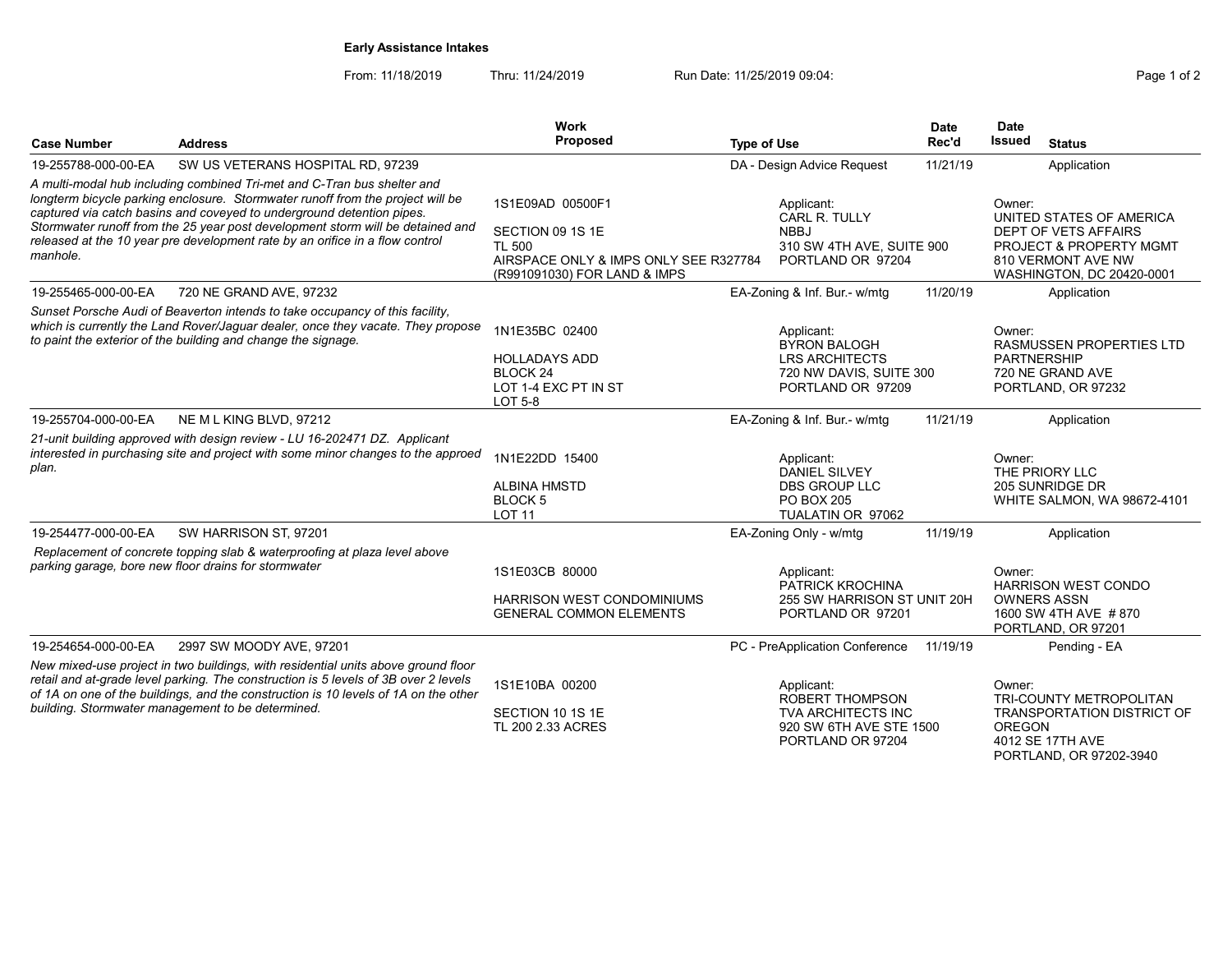## Early Assistance Intakes

From: 11/18/2019 Thru: 11/24/2019 Run Date: 11/25/2019 09:04:

| Page 2 of 2 |  |  |
|-------------|--|--|
|             |  |  |

| <b>Case Number</b>  | <b>Address</b>                                                                                                                                                                                                                                                                                                                                                                                       | Work<br>Proposed                                                                                                        | Type of Use                                                                                  | Date<br>Rec'd | <b>Date</b><br>Issued | <b>Status</b>                                                                                                                             |
|---------------------|------------------------------------------------------------------------------------------------------------------------------------------------------------------------------------------------------------------------------------------------------------------------------------------------------------------------------------------------------------------------------------------------------|-------------------------------------------------------------------------------------------------------------------------|----------------------------------------------------------------------------------------------|---------------|-----------------------|-------------------------------------------------------------------------------------------------------------------------------------------|
| 19-255780-000-00-EA | SW US VETERANS HOSPITAL RD, 97239                                                                                                                                                                                                                                                                                                                                                                    |                                                                                                                         | PC - PreApplication Conference                                                               | 11/21/19      |                       | Application                                                                                                                               |
| manhole.            | A multi-modal hub including combined Tri-met and C-Tran bus shelter and<br>longterm bicycle parking enclosure. Stormwater runoff from the project will be<br>captured via catch basins and coveyed to underground detention pipes.<br>Stormwater runoff from the 25 year post development storm will be detained and<br>released at the 10 year pre development rate by an orifice in a flow control | 1S1E09AD 00500F1<br>SECTION 09 1S 1E<br>TL 500<br>AIRSPACE ONLY & IMPS ONLY SEE R327784<br>(R991091030) FOR LAND & IMPS | Applicant:<br>CARL R. TULLY<br><b>NBBJ</b><br>310 SW 4TH AVE, SUITE 900<br>PORTLAND OR 97204 |               | Owner:                | UNITED STATES OF AMERICA<br>DEPT OF VETS AFFAIRS<br><b>PROJECT &amp; PROPERTY MGMT</b><br>810 VERMONT AVE NW<br>WASHINGTON, DC 20420-0001 |

Total # of Early Assistance intakes: 6

 $\equiv$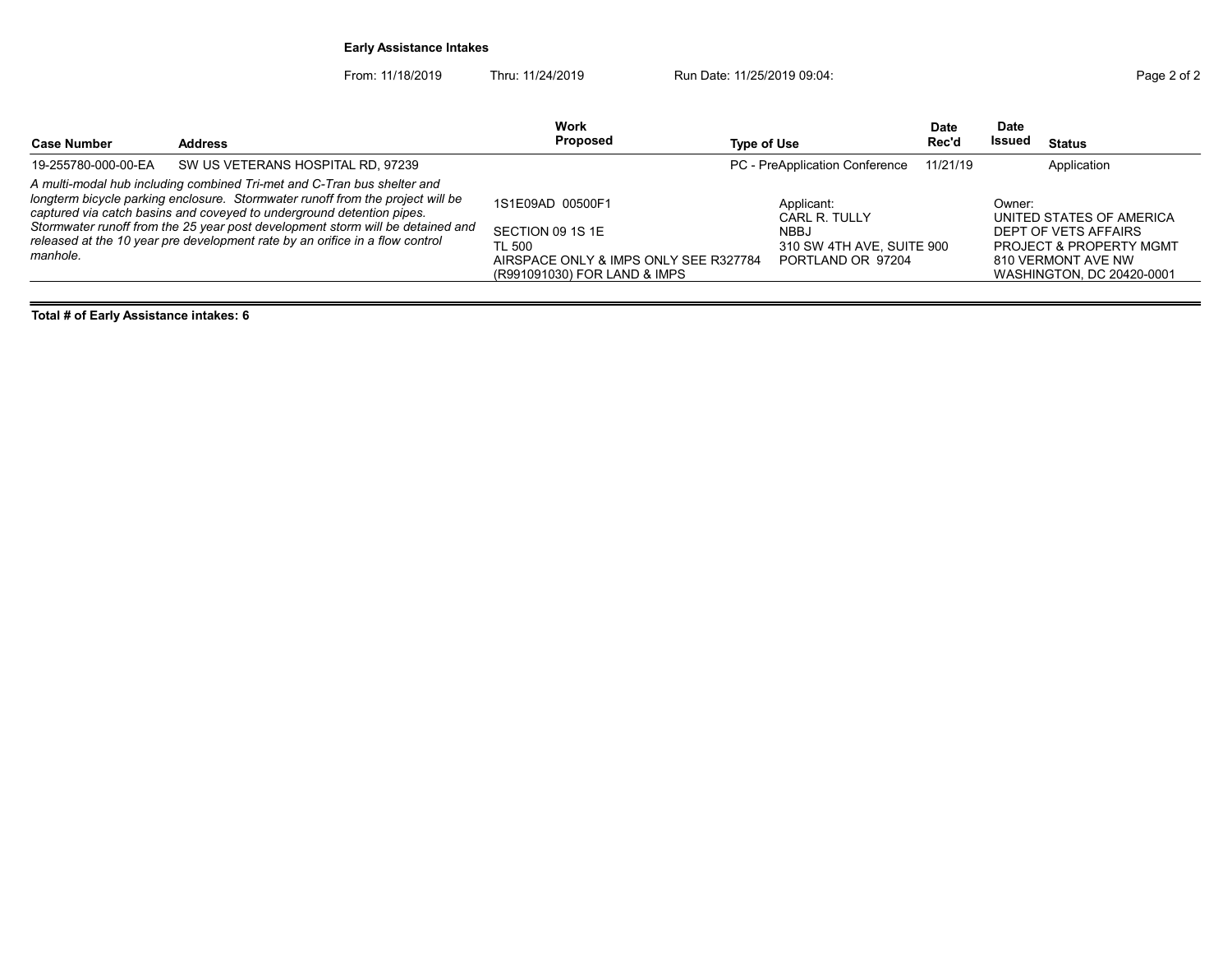Final Plat Intakes

From: 11/18/2019 Thru: 11/24/2019 Run Date: 11/25/2019 09:04:<br>4 Page 1 of 4

| <b>Case Number</b>                          | <b>Address</b>                                                                                                                                                                                                                                                                                                                         | Work<br>Proposed            | <b>Type of Use</b>                                 | <b>Date</b><br>Rec'd | <b>Date</b><br>Issued | <b>Status</b>                      |
|---------------------------------------------|----------------------------------------------------------------------------------------------------------------------------------------------------------------------------------------------------------------------------------------------------------------------------------------------------------------------------------------|-----------------------------|----------------------------------------------------|----------------------|-----------------------|------------------------------------|
| 18-277372-000-00-FP                         | 3004 SE 85TH AVE, 97266                                                                                                                                                                                                                                                                                                                | FP - Final Plat Review      |                                                    | 11/20/19             |                       | Application                        |
|                                             | Approval of a Preliminary Plan for a 4-lot subdivision, that will result in 4 lots for<br>detached dwelling units as illustrated with Exhibit C.1, subject to the following                                                                                                                                                            | 1S2E09BC 04400              | Applicant:                                         |                      | Owner:                |                                    |
| conditions:                                 | A. Supplemental Plan. Three copies of an additional supplemental plan shall be                                                                                                                                                                                                                                                         | <b>JOHNSTON AC</b>          | <b>TRACY BROWN</b><br><b>TRACY BROWN PLANNING</b>  |                      |                       | TAM, MEI TO TR<br>3721 SE 79TH AVE |
| following:                                  | submitted with the final plat survey for Land Use Review and BES review and<br>approval. That plan must portray how the conditions of approval listed below are<br>met. In addition, the supplemental plan must show the surveyed location of the                                                                                      | BLOCK 5<br>LOT 26 EXC E 70' | CONSULTANTS, LLC<br>17075 FIR DR<br>SANDY OR 97055 |                      |                       | PORTLAND, OR 97206-2323            |
| application;                                | ¿ Any buildings or accessory structures on the site at the time of the final plat                                                                                                                                                                                                                                                      |                             |                                                    |                      |                       |                                    |
| existing house on Lot 1:                    | . The location of stormwater facilities for the existing house:<br>¿ Any driveways and off-street vehicle parking areas on the site at the time of the<br>final plat application; including the replacement parking pad on Lot 1<br>¿ The reduced side setbacks allowed under 33.120.270.D; required for the                           |                             |                                                    |                      |                       |                                    |
| B. The final plat must show the following:  | ¿ Any other information specifically noted in the conditions listed below.<br>1. The applicant shall meet the street dedication requirements of the City                                                                                                                                                                               |                             |                                                    |                      |                       |                                    |
| dedication must be shown on the final plat. | Engineer for SE Brooklyn St. and SE 85th Ave. The required right-of-way<br>2. A recording block for each of the legal documents such as maintenance                                                                                                                                                                                    |                             |                                                    |                      |                       |                                    |
|                                             | agreement(s), acknowledgement of special land use conditions, or Declarations<br>of Covenants, Conditions, and Restrictions (CC&Rs) as required by Condition C.7<br>below. The recording block(s) shall, at a minimum, include language substantially<br>similar to the following example: ¿A Declaration of Maintenance Agreement for |                             |                                                    |                      |                       |                                    |
| County Deed Records. ¿                      | (name of feature) has been recorded as document no.<br>, Multnomah<br>C. The following must occur prior to Final Plat approval:                                                                                                                                                                                                        |                             |                                                    |                      |                       |                                    |
| <b>Streets</b>                              | 1. The applicant shall meet the requirements of the City Engineer for right of way<br>improvements along the site is street frontage. The applicant shall submit an<br>application for a Public Works Permit and provide plans and financial assurances                                                                                |                             |                                                    |                      |                       |                                    |
|                                             | to the satisfaction of the Portland Bureau of Transportation and the Bureau of<br>Environmental Services for required street frontage improvements. The<br>improvements required along the frontage of Lot 1 must be designed and                                                                                                      |                             |                                                    |                      |                       |                                    |
| <b>Utilities</b>                            | approved to the satisfaction of the City Engineer prior to final plat approval. Street<br>Trees will be required to the satisfaction of Urban Forestry.                                                                                                                                                                                |                             |                                                    |                      |                       |                                    |
|                                             | 2. The applicant shall meet the requirements of the Fire Bureau for ensuring<br>adequate hydrant flow from the nearest hydrant. The applicant must provide<br>verification to the Fire Bureau that Appendix B of the Fire Code is met, the                                                                                             |                             |                                                    |                      |                       |                                    |
| approval.<br><b>Existing Development</b>    | exception is used, or provide an approved Fire Code Appeal prior final plat                                                                                                                                                                                                                                                            |                             |                                                    |                      |                       |                                    |
| on the site.                                | 3. The applicant shall meet the requirements of the Site Development Section of<br>the Bureau of Development Services for the decommissioning the septic system                                                                                                                                                                        |                             |                                                    |                      |                       |                                    |
| existing house.                             | 4. A parking space shall be installed on Lot 1, in conformance with the applicable<br>requirements of the Portland Zoning Code. The parking space must be a<br>minimum of 9' x 18' and located out of the new side setback for the lot with the                                                                                        |                             |                                                    |                      |                       |                                    |
|                                             | Arborist oversight is required in correlation with the installation of the parking pad<br>within the Root Protection 7one of Tree 1 as required under condition D 1 helow                                                                                                                                                              |                             |                                                    |                      |                       |                                    |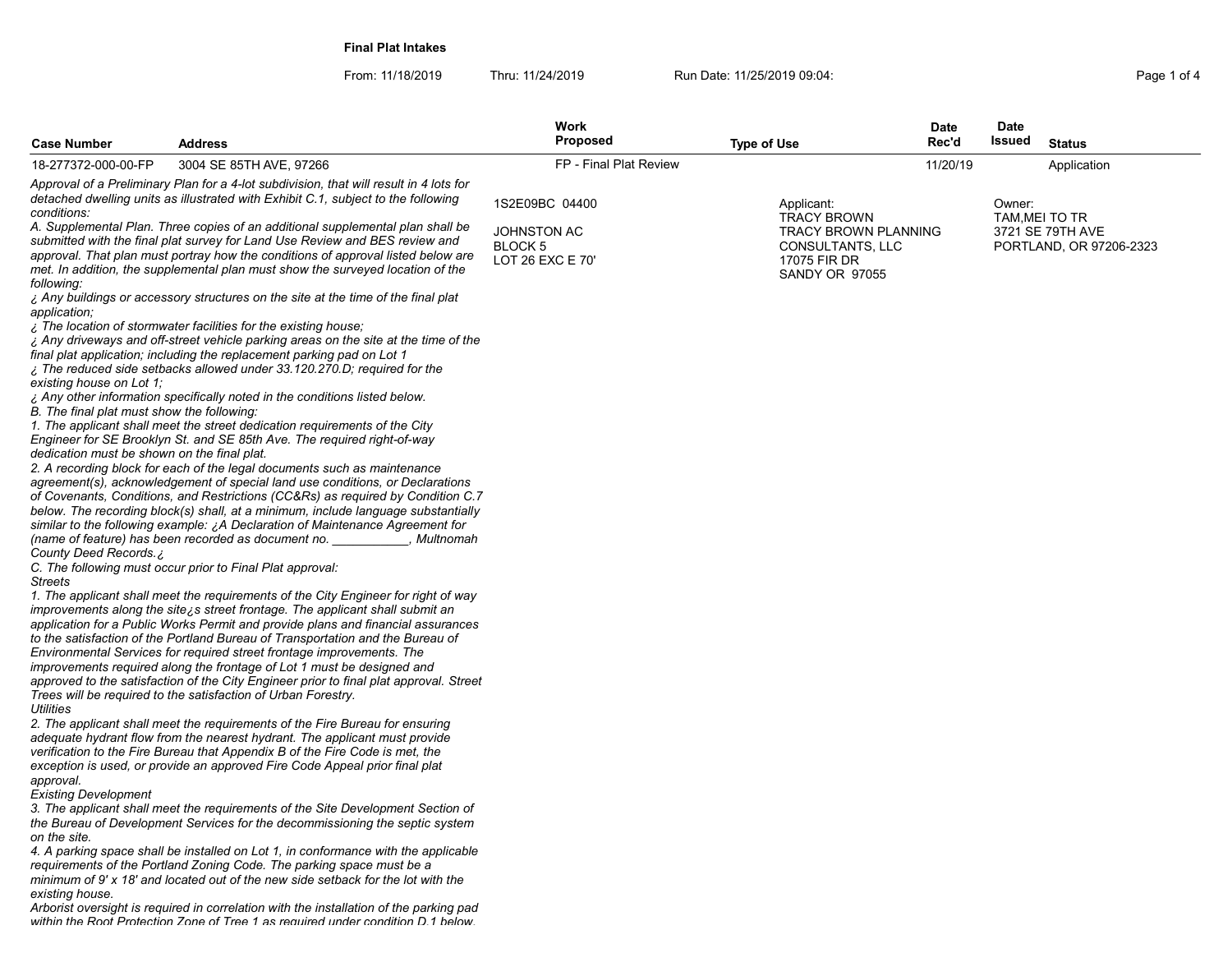within the Root Protection Zone of Tree 1 as required under condition D.1 below. A certified arborist must provide a letter and contact specifying that they will be onsite during the installation of the new parking pad meeting the recommendations of the applicant¿s arborist report (Exhibit A.2) The applicant must obtain a finalized Zoning Permit for installation of the parking space. The permit plans must include the note: This permit fulfills requirements of Condition C.4 of LU 18-277372. The new parking space must also be shown on the supplemental plan.

5. Documentation of the location of the stormwater disposal system for the existing house shall be submitted to the Bureau of Environmental Services. The location of any exi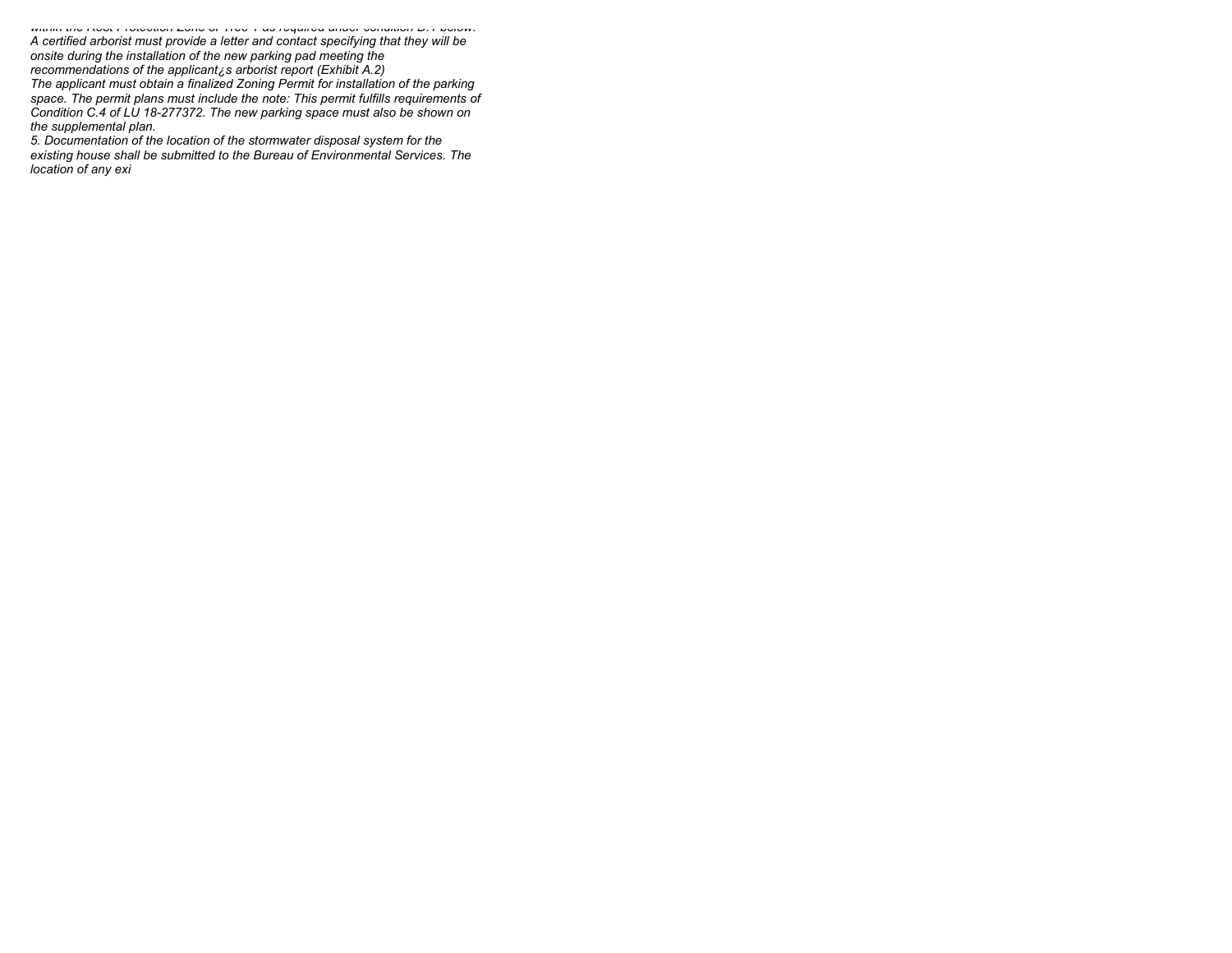Final Plat Intakes

From: 11/18/2019 Thru: 11/24/2019 Run Date: 11/25/2019 09:04:<br>4 Page 3 of 4

| <b>Case Number</b>                                                                                                                                                 | <b>Address</b>                                                                                                                                                                                                                                                                                                                                                                                                                                                                                                                                                                                                                                                                                                                                                                                                                                                                                                                                                                                                                                                                                                                                  | Work<br><b>Proposed</b>                                  | <b>Type of Use</b>                                                                       | <b>Date</b><br>Rec'd | <b>Date</b><br><b>Issued</b><br><b>Status</b>                           |
|--------------------------------------------------------------------------------------------------------------------------------------------------------------------|-------------------------------------------------------------------------------------------------------------------------------------------------------------------------------------------------------------------------------------------------------------------------------------------------------------------------------------------------------------------------------------------------------------------------------------------------------------------------------------------------------------------------------------------------------------------------------------------------------------------------------------------------------------------------------------------------------------------------------------------------------------------------------------------------------------------------------------------------------------------------------------------------------------------------------------------------------------------------------------------------------------------------------------------------------------------------------------------------------------------------------------------------|----------------------------------------------------------|------------------------------------------------------------------------------------------|----------------------|-------------------------------------------------------------------------|
| 18-274627-000-00-FP                                                                                                                                                | 8011 N ST LOUIS AVE, 97203                                                                                                                                                                                                                                                                                                                                                                                                                                                                                                                                                                                                                                                                                                                                                                                                                                                                                                                                                                                                                                                                                                                      | FP - Final Plat Review                                   |                                                                                          | 11/20/19             | Application                                                             |
|                                                                                                                                                                    | Approval of a Preliminary Plan for a 3-parcel partition, that will result in 3 single                                                                                                                                                                                                                                                                                                                                                                                                                                                                                                                                                                                                                                                                                                                                                                                                                                                                                                                                                                                                                                                           |                                                          |                                                                                          |                      |                                                                         |
| dwelling<br>submitted                                                                                                                                              | lots as illustrated with Exhibit C.1 subject to the following conditions:<br>A. Supplemental Plan. Three copies of an additional supplemental plan shall be<br>with the final plat survey for Land Use Review and approval. That plan must                                                                                                                                                                                                                                                                                                                                                                                                                                                                                                                                                                                                                                                                                                                                                                                                                                                                                                      | 1N1W01CD 01500<br>SECTION 01 1N 1W<br>TL 1500 0.16 ACRES | Applicant:<br>JAMIE LERMA<br>RED CROW, LLC<br><b>PO BOX 825</b><br>CANNON BEACH OR 97110 |                      | Owner:<br><b>LOIS AZUMANO</b><br>PO BOX 210<br>TOLOVANA PARK, OR 97145  |
| portray how<br>must<br>show the surveyed location of the following:<br>application;<br>final plat<br>application;<br><b>Streets</b><br>will                        | the conditions of approval listed below are met. In addition, the supplemental plan<br>- Any buildings or accessory structures on the site at the time of the final plat<br>- Any driveways and off-street vehicle parking areas on the site at the time of the<br>- The reduced side setbacks allowed under 33.120.270.D<br>- Any other information specifically noted in the conditions listed below.<br>B. The following must occur prior to Final Plat approval:<br>1. The applicant shall meet the requirements of the City Engineer for right of way<br>improvements along the site is street frontage. The applicant must obtain an<br>approved Public works permit from the Portland Bureau of Transportation to instali<br>the required sidewalk corridor. A bond and contract ensuring the improvements<br>be constructed shall be required prior to final plat approval.<br>The improvements along the N Leonard St. frontage abutting Parcel 1, where the<br>existing house will be retained, must be constructed prior to final plat approval. The<br>improvements along the frontage of the undeveloped lot(s) may be constructed |                                                          |                                                                                          |                      | Owner:<br><b>JAMES AZUMANO</b><br>PO BOX 210<br>TOLOVANA PARK, OR 97145 |
| with<br><b>Utilities</b><br>adequate<br>the                                                                                                                        | development on each lot as per the City Engineer is discretion.<br>2. The applicant shall meet the requirements of the Fire Bureau for ensuring<br>hydrant flow from the nearest hydrant. The applicant must provide verification to<br>Fire Bureau that Appendix B of the Fire Code is met, the exception is used, or<br>provide an approved Fire Code Appeal prior to final plat approval.                                                                                                                                                                                                                                                                                                                                                                                                                                                                                                                                                                                                                                                                                                                                                    |                                                          |                                                                                          |                      |                                                                         |
| <b>Existing Development</b><br>the<br>site.<br>Services<br>home<br>and accessory dwelling unit on Parcel 1.<br><i>items: (Continued in full Decision document)</i> | 3. The applicant shall meet the requirements of the Site Development Section of<br>Bureau of Development Services for the decommissioning the septic system on th<br>4. The applicant shall meet the requirements of the Bureau of Environmental<br>concerning relocation of the sanitary sewer service connection to the existing<br>5. The applicant must obtain a finalized building permit for modifications to the<br>existing house that will remain on proposed Parcel 1 to comply with building code<br>requirements to the satisfaction of the Life Safety Section of BDS for the following<br>-Fire rating of eaves less than 3¿-0¿ from the proposed property line.<br>-Fire rating of quardrail at the exterior basement stairs located less than 3:-0; from                                                                                                                                                                                                                                                                                                                                                                        |                                                          |                                                                                          |                      |                                                                         |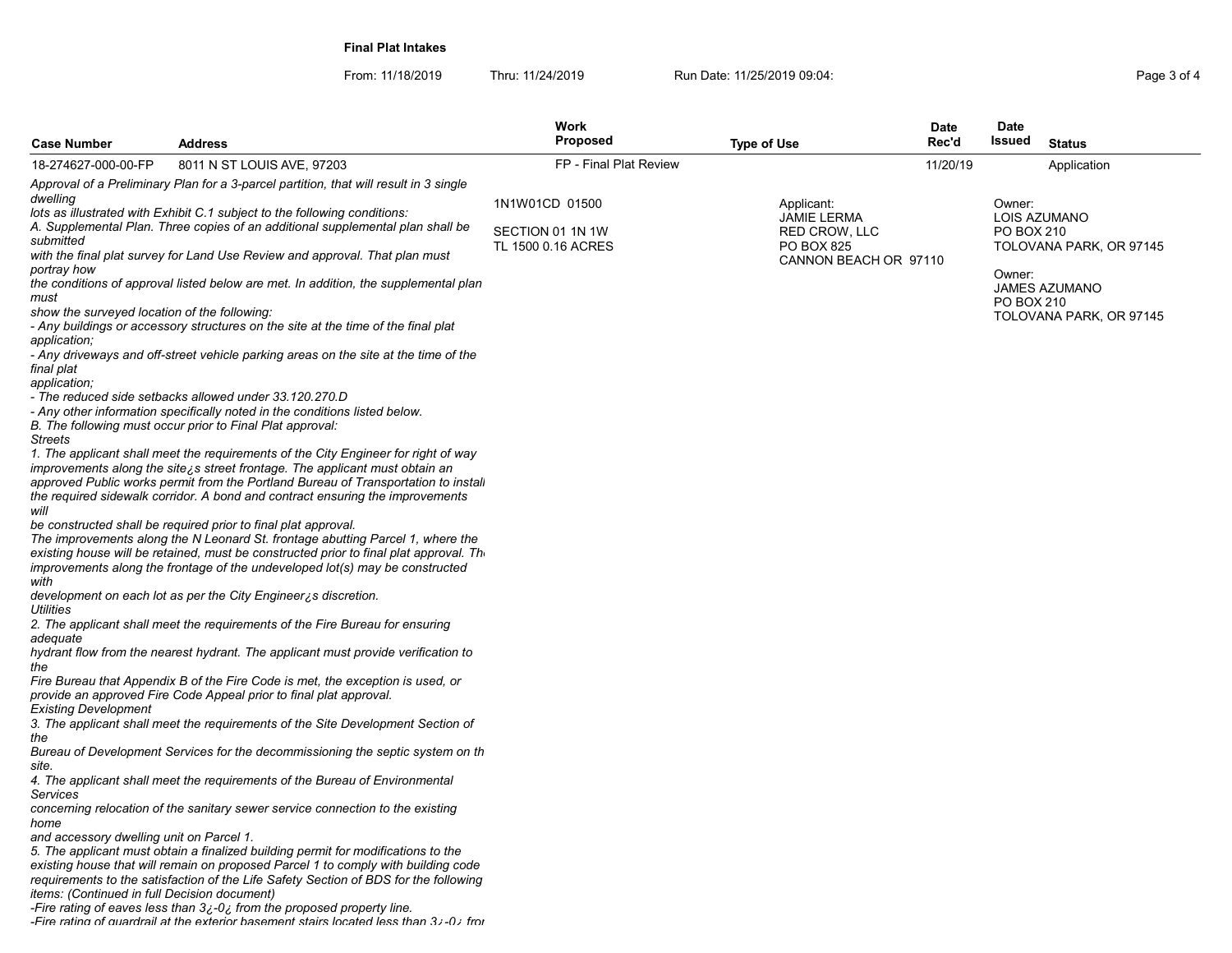-Fire rating of guardrail at the exterior basement stairs located less than 3¿-0¿ from the property line. The permit plans must include the note: This permit fulfills requirements of Condition C.5 of LU 18-274627 LDP. 6. The applicant must meet the requirements of Urban Forestry to plant street tree(s) in the planter strip on N St. Louis Ave and N Leonard street adjacent to Parcel 1 or satisfy as part of Public Works review. The applicant must contact Urban Forestry at 503-823-TREE (8733) prior to selecting trees to discuss the species of trees that are permitted and to obtain the planting permit. Required Legal Documents 7. If required per Condition B.2 above, the applicant shall execute an Acknowledgement of Special Land Use conditions, requiring residential development on Parcels 2-3 to contain internal fire suppression sprinklers if an exception is used or a Fire Bureau Appeal requires. The acknowledgement shall be referenced on the final plat and recorded with Multnomah County.

Total # of FP FP - Final Plat Review permit intakes: 2

Total # of Final Plat intakes: 2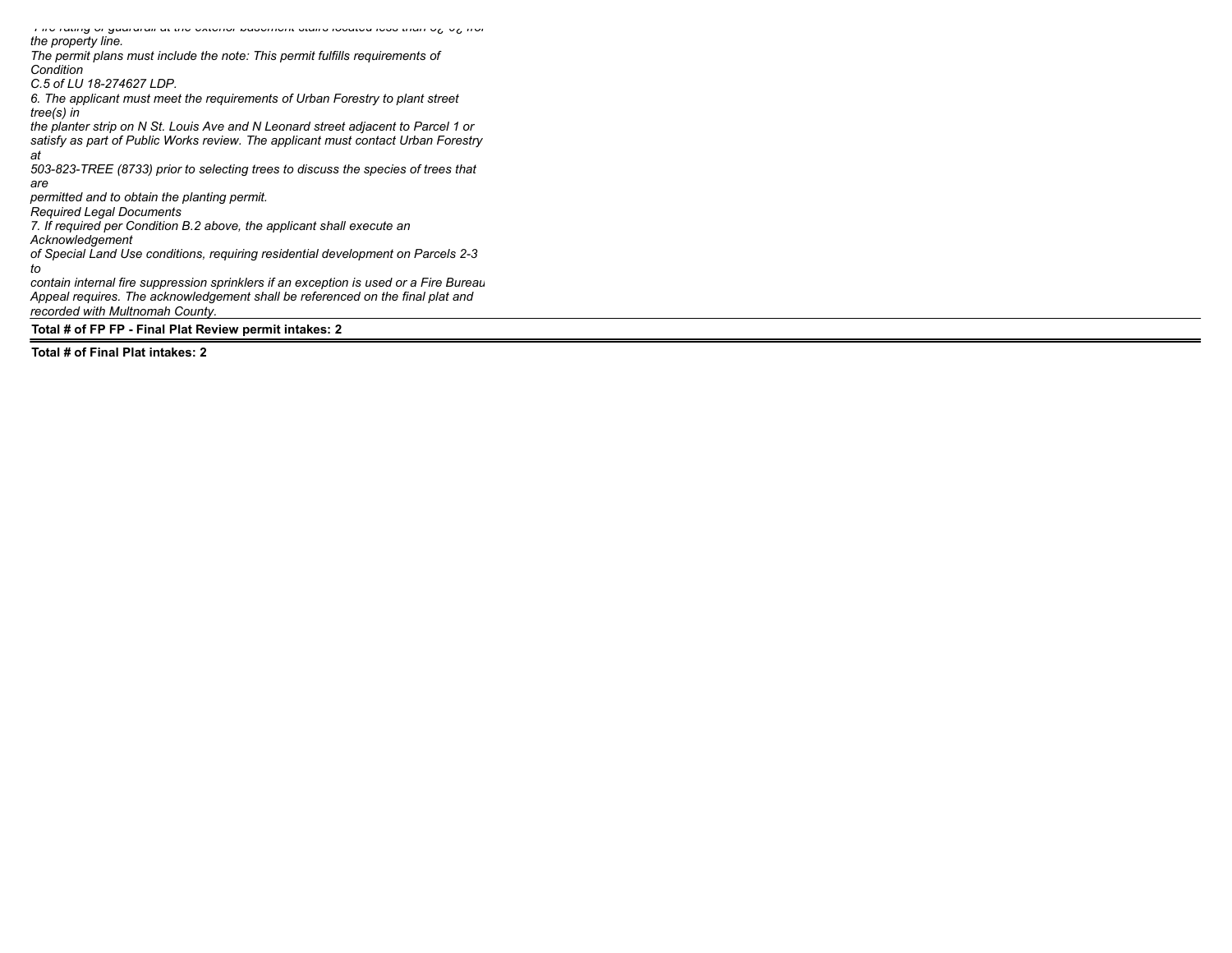## Land Use Review Intakes

From: 11/18/2019 Thru: 11/24/2019 Run Date: 11/25/2019 09:04:<br>
Page 1 of 3

| <b>Case Number</b>                       | <b>Address</b>                                                                                                                                                                                                                                                                                                                                                                                                                                                                                            | Work<br><b>Proposed</b>                                                  | <b>Type of Use</b>                                                                                                    | <b>Date</b><br>Rec'd | <b>Date</b><br>Issued<br><b>Status</b>                                                                                                                 |
|------------------------------------------|-----------------------------------------------------------------------------------------------------------------------------------------------------------------------------------------------------------------------------------------------------------------------------------------------------------------------------------------------------------------------------------------------------------------------------------------------------------------------------------------------------------|--------------------------------------------------------------------------|-----------------------------------------------------------------------------------------------------------------------|----------------------|--------------------------------------------------------------------------------------------------------------------------------------------------------|
| 19-253853-000-00-LU                      | 4452 SW GREENLEAF DR, 97221                                                                                                                                                                                                                                                                                                                                                                                                                                                                               | AD - Adjustment                                                          | Type 2 procedure                                                                                                      | 11/18/19             | Pending                                                                                                                                                |
|                                          | Extend the height of the walls on the existing pool equipment shed to allow for<br>roof framing to be above standing-height (6'0" min plate height). The shed doesn't<br>require a building permit. The existing shed is located 9'8" from the west property<br>line and 6'8" from the south property line. Adjustment requested to Table 110-3<br>and 33.110.220 to allow the reduced building setback on both property lines (from<br>10' to 9'8" at west (rear) and from 10' to 6'8" at south.         | 1S1E07AA 03400<br><b>GREEN HILLS</b><br>BLOCK 31<br>LOT <sub>6</sub>     | Applicant:<br><b>JAKE FURLONG</b><br><b>JDL DEVELOPMENT</b><br>2314 NW SAVIER ST<br>PORTLAND OR 97210                 |                      | Owner:<br>HALL JOINT REV TR<br>4452 SW GREENLEAF DR<br>PORTLAND, OR 97221                                                                              |
| 19-255933-000-00-LU                      | 824 SE 174TH AVE, 97233                                                                                                                                                                                                                                                                                                                                                                                                                                                                                   | AD - Adjustment                                                          | Type 2 procedure                                                                                                      | 11/21/19             | Application                                                                                                                                            |
| Adjustment to fence height is requested. |                                                                                                                                                                                                                                                                                                                                                                                                                                                                                                           |                                                                          |                                                                                                                       |                      |                                                                                                                                                        |
|                                          |                                                                                                                                                                                                                                                                                                                                                                                                                                                                                                           | 1S3E06AB 07600<br>SECTION 06 1S 3E<br>TL 7600 0.83 ACRES                 | Applicant:<br><b>VILIAMI KALAMAFONI</b><br>824 SE 174TH AVE<br>PORTLAND, OR 97233                                     |                      | Owner:<br><b>VILIAMI KALAMAFONI</b><br>824 SE 174TH AVE<br>PORTLAND, OR 97233                                                                          |
| 19-254118-000-00-LU                      | 5110 SE 84TH AVE, 97266                                                                                                                                                                                                                                                                                                                                                                                                                                                                                   | AD - Adjustment                                                          | Type 2 procedure                                                                                                      | 11/18/19             | Pending                                                                                                                                                |
|                                          | Converted 2-car garage into ADU, finalized inspections in December 2018. No<br>additional parking added at time of construction. Proposed adjustment requested,<br>to 33.266.120.C.1.a, for sub-standand parking area to acknowledge existing 2-car<br>garage driveway. No proposed changes to structures, lot lines etc.                                                                                                                                                                                 | 1S2E16BC 04900                                                           | Applicant:<br><b>CESAR ANAYA</b><br>8404 SE RAYMOND CT, UNIT #A<br>PORTLAND OR 97266                                  |                      | Owner:<br><b>JOANNA MORRILL</b><br>8404 SE RAYMOND CT<br>PORTLAND, OR 97266                                                                            |
|                                          | Total # of LU AD - Adjustment permit intakes: 3                                                                                                                                                                                                                                                                                                                                                                                                                                                           |                                                                          |                                                                                                                       |                      |                                                                                                                                                        |
| 19-256213-000-00-LU                      | 4775 N LOMBARD ST. 97203                                                                                                                                                                                                                                                                                                                                                                                                                                                                                  | CU - Conditional Use                                                     | Type 2 procedure                                                                                                      | 11/22/19             | Application                                                                                                                                            |
| adjustment case number: 19-191904 AD.    | The existing church property has been subdivided into two lots. This application is<br>to modify the existing conditional use for the church property only. The church lot<br>has been reduced in size from 25,655 to 15,393 sf. The property line adjustment<br>is approved. No changes to the remaining church lot, site, or building are<br>proposed, except the approved adjustments to the institutional standards. Lot line<br>adjustment case number: 18-273277 PR. The institutional requirements | 1N1E08CD 05300<br><b>NORWOOD</b><br>BLOCK 107<br>LOT 20-26               | Applicant:<br><b>DOUG CIRCOSTA</b><br>14670 SW FOREST DRIVE<br>BEAVERTON OR 97007                                     |                      | Owner:<br>UNIVERSITY PARK UNITED<br>DOUG CIRCOSTA ARCHITECT LLC METHODIST CHURCH OF<br>PORTLAND OREGON<br>4784 N LOMBARD ST<br>PORTLAND, OR 97203-4565 |
| 19-255448-000-00-LU                      | 6255 NE 17TH AVE, 97211                                                                                                                                                                                                                                                                                                                                                                                                                                                                                   | <b>CU</b> - Conditional Use                                              | Type 2 procedure                                                                                                      | 11/20/19             | Application                                                                                                                                            |
| which includes an ADU.                   | Application to operate four short-term rental bedrooms in the five-bedroom house,                                                                                                                                                                                                                                                                                                                                                                                                                         | 1N1E14DB 14200<br><b>COLUMBIA HTS</b><br>SOUTH BLOCK 1<br>LOT 4 TL 14200 | Applicant:<br><b>RYAN JONES</b><br><b>GOLDEN BEAR LAIR HOLDINGS</b><br>LLC.<br>774 34TH AVE<br>SAN FRANCISCO CA 94121 |                      | Owner:<br><b>RYAN JONES</b><br>6255 NE 17TH AVE<br>PORTLAND, OR 97211<br>Owner:<br><b>KIMBERLY KASPAR</b><br>6255 NE 17TH AVE<br>PORTLAND, OR 97211    |

Total # of LU CU - Conditional Use permit intakes: 2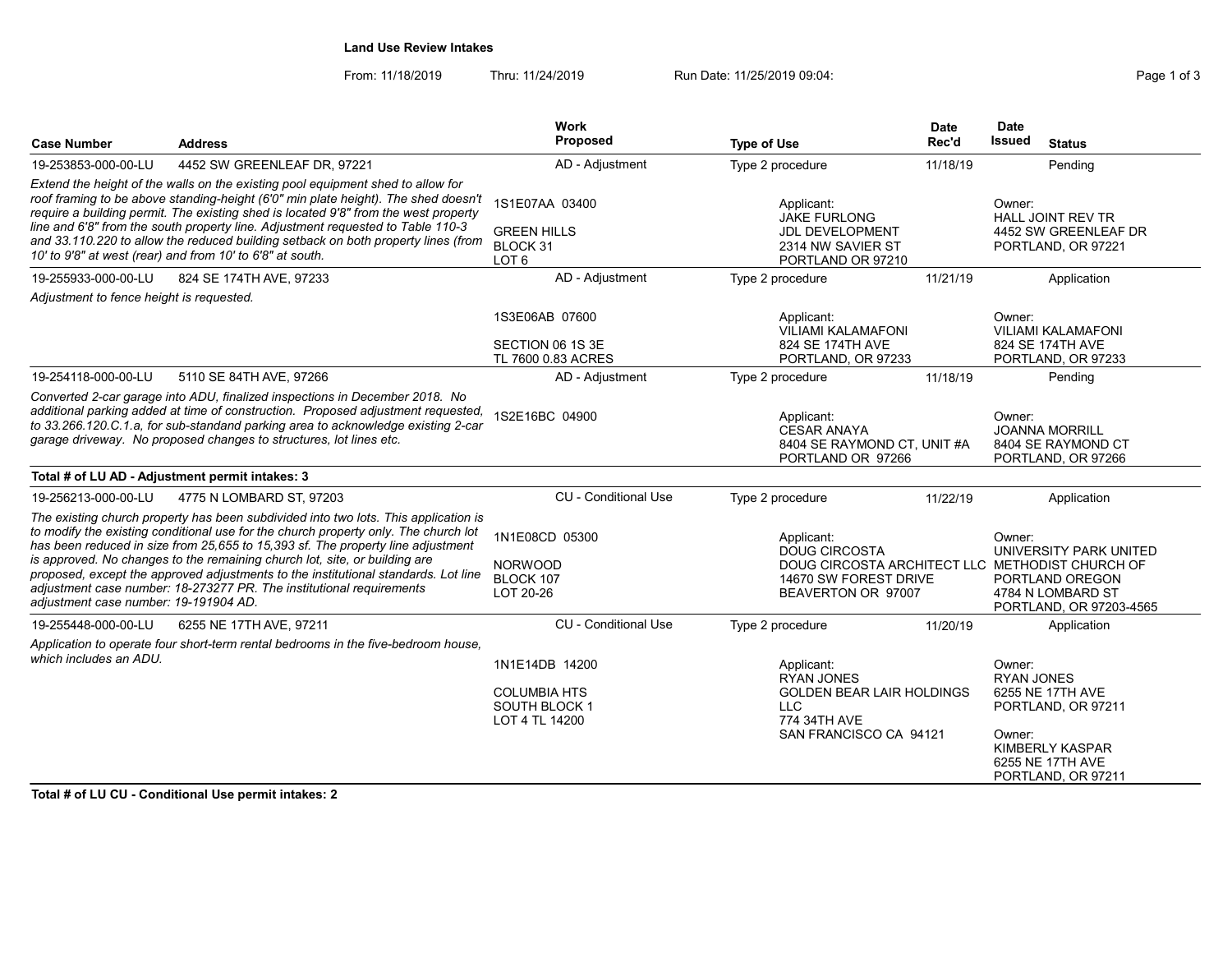Land Use Review Intakes

| <b>Case Number</b>                         | <b>Address</b>                                                                                                                                                                                                                                                                                                                                                                                                | <b>Work</b><br><b>Proposed</b>                                                                                                                   | <b>Type of Use</b> |                                                                                                                                             | <b>Date</b><br>Rec'd | <b>Date</b><br>Issued                             | <b>Status</b>                                                                                                                                                                                          |
|--------------------------------------------|---------------------------------------------------------------------------------------------------------------------------------------------------------------------------------------------------------------------------------------------------------------------------------------------------------------------------------------------------------------------------------------------------------------|--------------------------------------------------------------------------------------------------------------------------------------------------|--------------------|---------------------------------------------------------------------------------------------------------------------------------------------|----------------------|---------------------------------------------------|--------------------------------------------------------------------------------------------------------------------------------------------------------------------------------------------------------|
| 19-255169-000-00-LU                        | NE SANDY BLVD, 97232                                                                                                                                                                                                                                                                                                                                                                                          | DZ - Design Review                                                                                                                               |                    | Type 2 procedure                                                                                                                            | 11/20/19             |                                                   | Application                                                                                                                                                                                            |
| painted graphic to a street facing facade. | The project scope for the MOD Pizza - Hollywood District includes tenant<br>improvements of an interior space in an existing multi-tenant single-level building<br>for a fast-casual dining pizza restuarant. Exterior project scope includes<br>repainting the existing finish materials, adding a composite wood rainscreen<br>material on the facade as a secondary exterior finish and adding an exterior | 1N1E25DD 12700<br>RALSTONS ADD<br>BLOCK <sub>5</sub><br>LOT 11&12 EXC PT IN STS                                                                  |                    | Applicant:<br>JOSH NEUMANN<br><b>GRAPHITE DESIGN GROUP</b><br>1809 7TH AVENUE, SUITE 700<br>SEATTLE WA 98101                                |                      | Owner:                                            | C E JOHN COMPANY INC<br>1701 SE COLUMBIA RIVER DR<br>VANCOUVER, WA 98661                                                                                                                               |
|                                            | Total # of LU DZ - Design Review permit intakes: 1                                                                                                                                                                                                                                                                                                                                                            |                                                                                                                                                  |                    |                                                                                                                                             |                      |                                                   |                                                                                                                                                                                                        |
| 19-256251-000-00-LU                        | SW MENEFEE DR, 97239                                                                                                                                                                                                                                                                                                                                                                                          | <b>EN</b> - Environmental Review                                                                                                                 |                    | Type 2 procedure                                                                                                                            | 11/22/19             |                                                   | Application                                                                                                                                                                                            |
| this is approved.)                         | Enviornmental review for a new single family home, located in the conservation<br>zone and design overlay. (Design Review will be applied for at a later date - once                                                                                                                                                                                                                                          | 1S1E16AD 02100<br>SECTION 16 1S 1E<br>TL 2100 0.20 ACRES                                                                                         |                    | Applicant:<br><b>JOSHUA PATRICK</b><br><b>JOE KARMAN ARCHITECTS</b><br>PO BOX 14631<br>PORTLAND OR 97293                                    |                      | Owner:<br>PO BOX 818                              | <b>INTERLOCK INVESTMENTS LLC</b><br><b>BORING, OR 97009</b>                                                                                                                                            |
|                                            | Total # of LU EN - Environmental Review permit intakes: 1                                                                                                                                                                                                                                                                                                                                                     |                                                                                                                                                  |                    |                                                                                                                                             |                      |                                                   |                                                                                                                                                                                                        |
| 19-255193-000-00-LU                        | 4715 N LAGOON AVE, 97217                                                                                                                                                                                                                                                                                                                                                                                      | GW - Greenway                                                                                                                                    |                    | Type 2 procedure                                                                                                                            | 11/20/19             |                                                   | Application                                                                                                                                                                                            |
|                                            | Installation of electric truck charging innovation showcase                                                                                                                                                                                                                                                                                                                                                   |                                                                                                                                                  |                    |                                                                                                                                             |                      |                                                   |                                                                                                                                                                                                        |
|                                            |                                                                                                                                                                                                                                                                                                                                                                                                               | 1N1E21BC 01100<br>SECTION 21 1N 1E<br>TL 1100 2.62 ACRES<br>SEE R678608 (R941210821) FOR SUB<br><b>ACCOUNT</b>                                   |                    | Applicant:<br><b>BREANNE MOCABY</b><br><b>BLACK &amp; VEATCH</b><br>5885 MEADOWS ROAD, SUITE 700 7035 SW HAMPTON ST<br>LAKE OSWEGO OR 97035 |                      | Owner:<br>AMERICA LLC                             | <b>DAIMLER TRUCKS NORTH</b><br><b>TIGARD, OR 97223</b>                                                                                                                                                 |
| 19-254153-000-00-LU                        | 5501 NW FRONT AVE, 97210                                                                                                                                                                                                                                                                                                                                                                                      | GW - Greenway                                                                                                                                    |                    | Type 2 procedure                                                                                                                            | 11/18/19             |                                                   | Pending                                                                                                                                                                                                |
|                                            | Construction and operation of two 12" diameter pipelines to transport renewables<br>and an 8" diameter pipeline to transport MDI and related facilities including two 4"<br>diameter pipes to be used for cleaning marine vessel storage compartments.                                                                                                                                                        | 1N1E19B 00400<br>SECTION 19 1N 1E<br>TL 400 31.27 ACRES<br>LAND & IMPS SEE R646226 (R941190641) FOR PORTLAND OR 97239<br><b>MACH &amp; EQUIP</b> |                    | Applicant:<br><b>DEREK PETREK</b><br><b>JHI ENGINEERING</b><br>018 SW BOUNDARY CT, SUITE 200 PORTLAND, OR 97210                             |                      | Owner:<br>Owner:<br>Owner:<br><b>HOLDINGS LLC</b> | <b>TANKER BASIN LLC</b><br>5480 NW FRONT AVE<br><b>MOREC FRONT LLC</b><br>5480 NW FRONT AVE<br>PORTLAND, OR 97210-1114<br><b>ZENITH ENERGY TERMINALS</b><br>3900 ESSEX LN STE 700<br>HOUSTON, TX 77027 |
|                                            |                                                                                                                                                                                                                                                                                                                                                                                                               |                                                                                                                                                  |                    |                                                                                                                                             |                      | Owner:                                            | <b>GWC FRONT LLC</b><br>5480 NW FRONT AVE<br>PORTLAND, OR 97210-1198                                                                                                                                   |